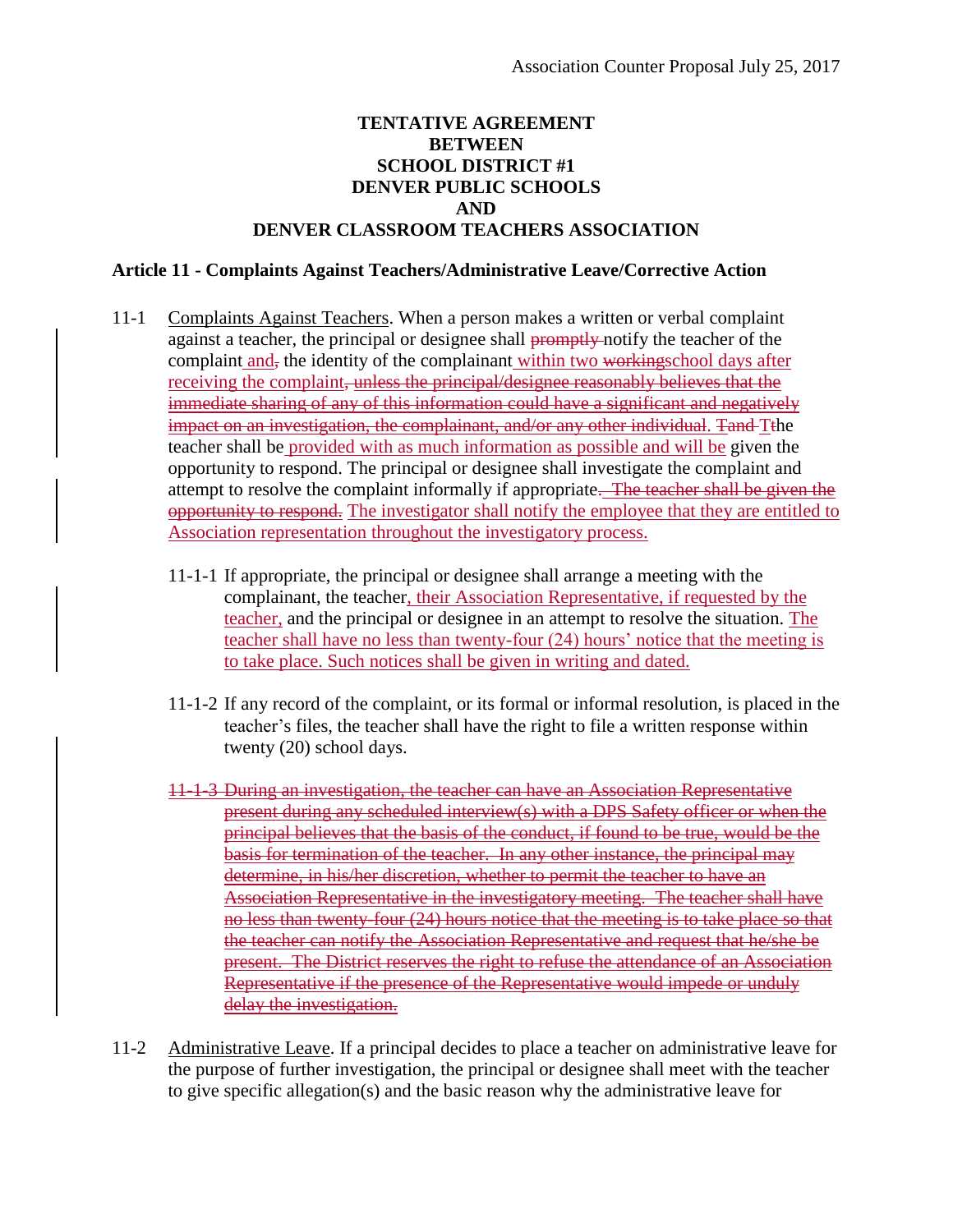investigation is necessary, when possibleunless law enforcement prohibits the communication of suchany information.

- 11-2-1 The meeting shall take place at the end of the school day or whenever it is appropriate.
- 11-2-2 The principal or designee shall provide the teacher a copy of the administrative leave checklist and review it with the teacher. The teacher shall sign the form only as acknowledgement of receipt and be given a copy of it for informational reference.
- 11-2-3 At the teacher's request a meeting will be held within three (3) school days. The purpose of the meeting is to give the teacher an opportunity to respond. The teacher may have Association representation at the meeting.
- 11-2-4 The investigation will be completed as expeditiously as possible. If an investigation must extend beyond seven (7) calendar days, or if the administrative leave must be extended, the teacher and the Association will be notified by phone calls from the Department of Human Resources or designee the reasons for the extension and the expected date of completion of the investigation and/or leave.
- 11-2-5 During the investigation, the teacher placed on administrative leave will continue to receive full pay. All rules for active employees will continue to apply.
- 11-2-6 Following the completion of the investigation, the principal or designee shall meet with the teacher to share the results of the investigation and to give the teacher an opportunity to respond. The teacher may have Association representation at the meeting. The principal or designee shall determine appropriate resolution of the matter.
- 11-2-7 Administrative leave should be considered as an option to be used only when necessary to protect the students or staff or to conduct an appropriate investigation. Administrative leave is not a punitive action and there will be no record of the leave in a teacher's personnel file.
- 11-2-8 The Agreement Review Committee (ARC) will review on an annual basis administrative leaves for the prior year to ensure that the above procedures have been implemented appropriately.

## 11-3 Corrective Action.

11-3-1 Before taking a corrective action against a teacher, the principal or designee shall investigate the situation, meet with the teacher, and Association Representative, if requested by the teacher, and give the teacher an opportunity to respond, and shall follow the requirements of Article 11-1-3 if applicable.